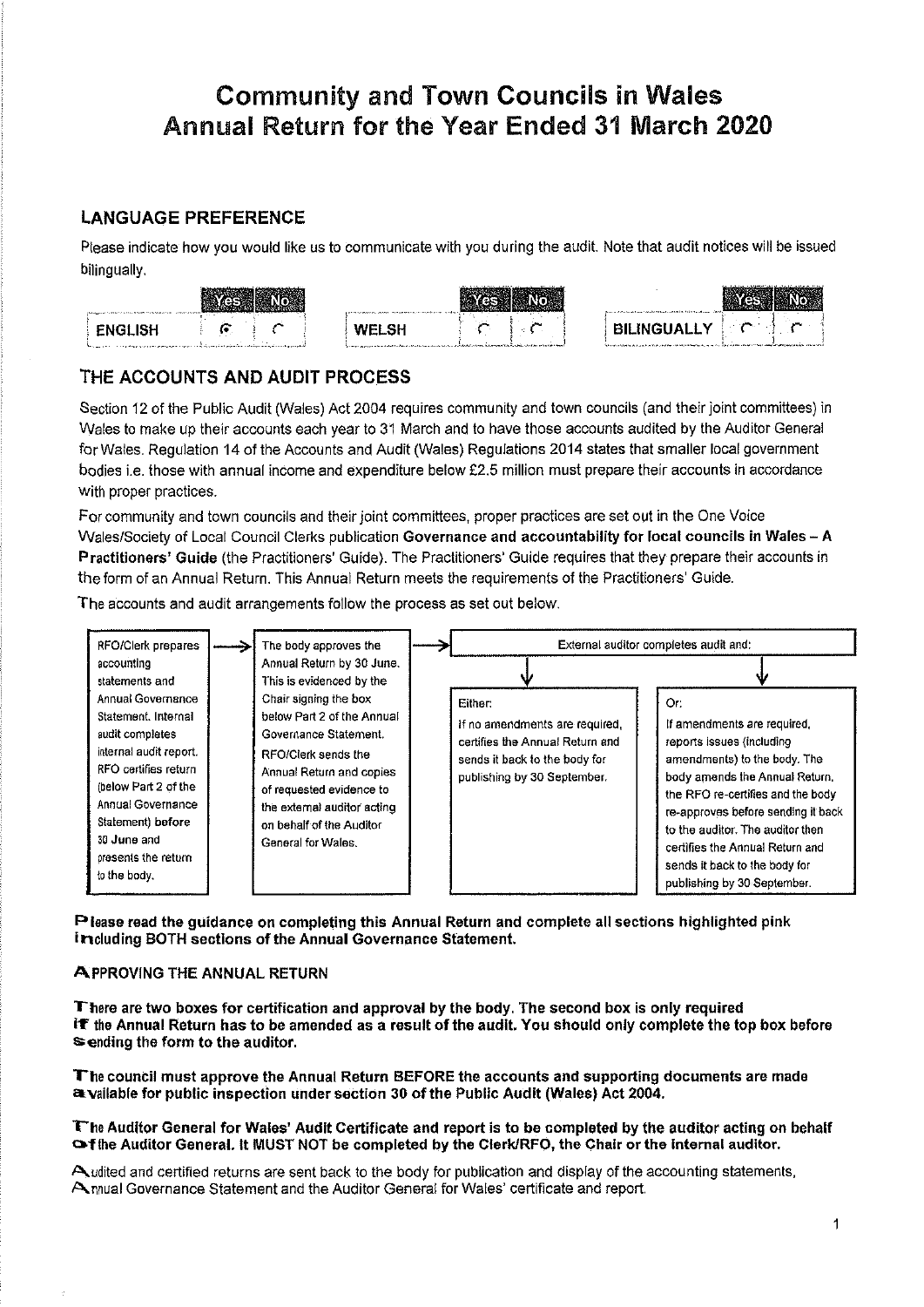# Accounting statements 2019-20 for:

Name of body: Henllys Community Council

|    |                                                   | Year ending<br>31 March<br>2019<br>(E)<br>Statement of income and expenditure/receipts and payments | 31 March<br>2020<br>(E)          | Notes and guidance for compilers<br>Please round all figures to nearest £.<br>Do not leave any boxes blank and report £0 or nil balances.<br>All figures must agree to the underlying financial records<br>for the relevant year. |
|----|---------------------------------------------------|-----------------------------------------------------------------------------------------------------|----------------------------------|-----------------------------------------------------------------------------------------------------------------------------------------------------------------------------------------------------------------------------------|
| 1. | Balances<br>brought forward                       | 33282                                                                                               | 37950                            | Total balances and reserves at the beginning of the year as<br>recorded in the financial records. Must agree to line 7 of the<br>previous year.                                                                                   |
| 2. | $(+)$ Income<br>from local<br>taxation/levy       | 26530                                                                                               | 31821                            | Total amount of income received/receivable in the year from<br>local taxation (precept) or levy/contribution from principal bodies.                                                                                               |
| 3. | (+) Total other<br>receipts                       | 12282                                                                                               | 8519                             | Total income or receipts recorded in the cashbook minus<br>amounts included in line 2. Includes support, discretionary and<br>revenue grants.                                                                                     |
|    | (-) Staff costs                                   | 11549                                                                                               | 7520                             | Total expenditure or payments made to and on behalf of<br>all employees. Include salaries and wages, PAYE and NI<br>(employees and employers), pension contributions and related<br>expenses eg. termination costs.               |
| 5. | (-) Loan<br>interest/capital<br>repayments        | 0                                                                                                   | 0                                | Total expenditure or payments of capital and interest made<br>during the year on external borrowing (if any).                                                                                                                     |
| 6. | (-) Total other<br>payments                       | 22595                                                                                               | 17966                            | Total expenditure or payments as recorded in the cashbook<br>minus staff costs (line 4) and loan interest/capital repayments<br>(line 5).                                                                                         |
| 7. | (=) Balances<br>carried torward                   | 37950                                                                                               | 52804                            | Total balances and reserves at the end of the year. Must equal<br>$(1+2+3) - (4+5+6)$ .                                                                                                                                           |
|    | <b>Statement of balances</b>                      |                                                                                                     |                                  |                                                                                                                                                                                                                                   |
| 8. | (+) Debtors and<br>stock balances                 | 0                                                                                                   | 222                              | Income and expenditure accounts only: Enter the value of<br>debts owed to the body and stock balances held at the year-end.                                                                                                       |
| 9. | $(+)$ Total<br>cash and<br>investments            | 37950                                                                                               | 52382                            | All accounts: The sum of all current and deposit bank accounts,<br>cash holdings and investments held at 31 March. This must<br>agree with the reconciled cashbook balance as per the bank<br>reconciliation.                     |
|    | 10. (-) Creditors                                 | 0                                                                                                   | 300                              | Income and expenditure accounts only: Enter the value of<br>monies owed by the body (except borrowing) at the year-end.                                                                                                           |
|    | 11. $(=)$ Balances<br>carried forward             | 37950                                                                                               | 52804                            | Total balances should equal line 7 above: Enter the total of<br>$(8+9-10)$ .                                                                                                                                                      |
|    | 12. Total fixed<br>assets and<br>long-term assets | 52601                                                                                               | 54871                            | The asset and investment register value of all fixed assets and<br>any other long-term assets held as at 31 March.                                                                                                                |
|    | 13. Total borrowing                               | 0                                                                                                   | $\Omega$                         | The outstanding capital balance as at 31 March of all loans from<br>third parties (including PWLB).                                                                                                                               |
|    | 14. Trust funds<br>disclosure note                | Yes No.                                                                                             | <b>NIA</b><br>- No:<br>Yes.<br>G | The body acts as sole trustee for and is responsible for<br>managing (a) trust fund(s)/assets (readers should note that the<br>figures above do not include any trust transactions).                                              |

ן<br>לפנים שאה בידוע מדינו וראש ממוסטמים ביו מידוע בין מרוואת בשיטעים אינט משיטרם, או ההמינו מינוס ממוסט היא בסוס ה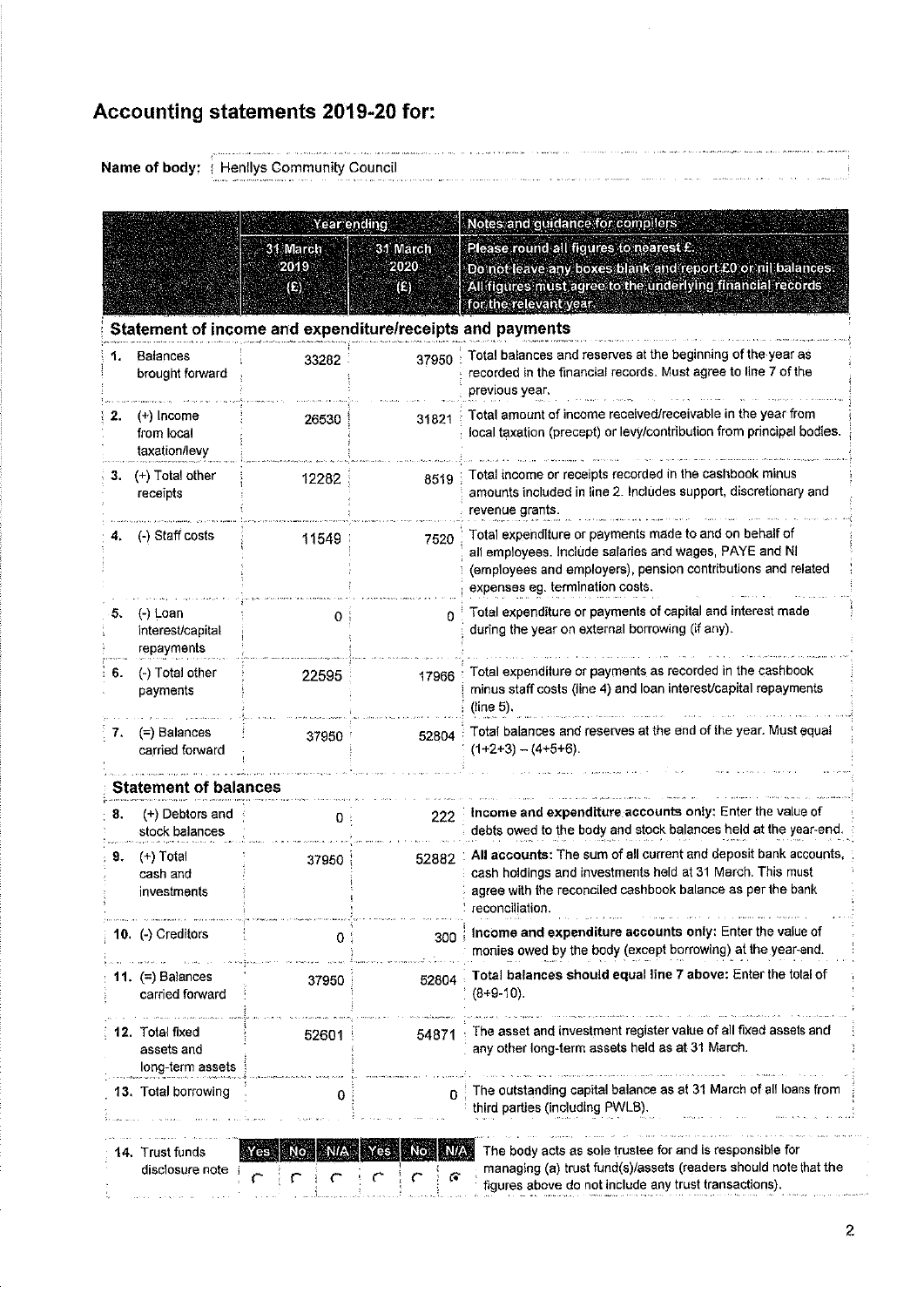# Annual Governance Statement (Part 1)

We acknowledge as the members of the Council/Board/Committee, our responsibility for ensuring that there is a sound system of internal control, including the preparation of the accounting statements. We confirm, to the best of our knowledge and belief, with respect to the accounting statements for the year ended 31 March 2020, that:

|    |                                                                                                                                                                                                                                                                                                                                 | Yes           | Agreed?<br>No.  | "YES" means that the<br>Council/Board/Committee:                                                                                                                          | PG Ref |
|----|---------------------------------------------------------------------------------------------------------------------------------------------------------------------------------------------------------------------------------------------------------------------------------------------------------------------------------|---------------|-----------------|---------------------------------------------------------------------------------------------------------------------------------------------------------------------------|--------|
| 1. | We have put in place arrangements for:<br>effective financial management during the year;<br>and<br>the preparation and approval of the accounting<br>statements.                                                                                                                                                               | G             |                 | Properly sets its budget and<br>manages its money and prepares<br>and approves its accounting<br>statements as prescribed by law.                                         | 6, 12  |
|    | 2. We have maintained an adequate system of internal<br>control, including measures designed to prevent<br>and detect fraud and corruption, and reviewed its<br>effectiveness.                                                                                                                                                  | $\mathcal{C}$ |                 | Made proper arrangements<br>and accepted responsibility for<br>safeguarding the public money<br>and resources in its charge.                                              | 6, 7   |
|    | 3. We have taken all reasonable steps to assure<br>ourselves that there are no matters of actual or<br>potential non-compliance with laws, regulations and<br>codes of practice that could have a significant<br>financial effect on the ability of the Council/Board/<br>Committee to conduct its business or on its finances. |               |                 | Has only done things that it has<br>the legal power to do and has<br>conformed to codes of practice and<br>standards in the way it has done so.                           | 6.     |
|    | We have provided proper opportunity for the<br>exercise of electors' rights in accordance with the<br>requirements of the Accounts and Audit (Wales)<br>Regulations 2014.                                                                                                                                                       | G             | Ļ.              | Has given all persons interested<br>the opportunity to inspect the body's<br>accounts as set out in the notice of<br>audit.                                               | 6, 23  |
|    | 5. We have carried out an assessment of the risks<br>facing the Council/Board/Committee and taken<br>appropriate steps to manage those risks, including<br>the introduction of internal controls and/or external<br>insurance cover where required.                                                                             | G.            |                 | Considered the financial and other<br>risks it faces in the operation of<br>the body and has dealt with them<br>properly.                                                 | 6,9    |
| 6. | We have maintained an adequate and effective<br>system of internal audit of the accounting records<br>and control systems throughout the year and have<br>received a report from the internal auditor.                                                                                                                          | G             |                 | Arranged for a competent person,<br>independent of the financial controls<br>and procedures, to give an objective<br>view on whether these meet the<br>needs of the body. | 6, 8   |
|    | 7. We have considered whether any litigation,<br>liabilities or commitments, events or transactions,<br>occurring either during or after the year-end, have a<br>financial impact on the Council/Board/Committee<br>and, where appropriate, have included them on the<br>accounting statements.                                 | G.            |                 | Disclosed everything it should have<br>about its business during the year<br>including events taking place after<br>the year-end if relevant.                             | 6      |
| 8. | We have taken appropriate action on all matters<br>raised in previous reports from internal and external<br>audit.                                                                                                                                                                                                              |               |                 | Considered and taken<br>appropriate action to address<br>issues/weaknesses brought to its<br>attention by both the internal and<br>external auditors.                     | 6 8 23 |
|    | 9. Trust funds - in our capacity as trustee, we have:<br>discharged our responsibility in relation to the<br>accountability for the fund(s) including financial<br>reporting and, if required, independent                                                                                                                      | No<br>Y es    | <b>N/A</b><br>G | Has met all of its responsibilities<br>where it is a sole managing trustee<br>of a local trust or trusts.                                                                 | 3,6    |

' Please provlde explanations to the external auditor on a separate sheet for each 'no' response given; and describe what action is being taken to address the weaknesses identified.

\*----,-{

i

examination or audit.

I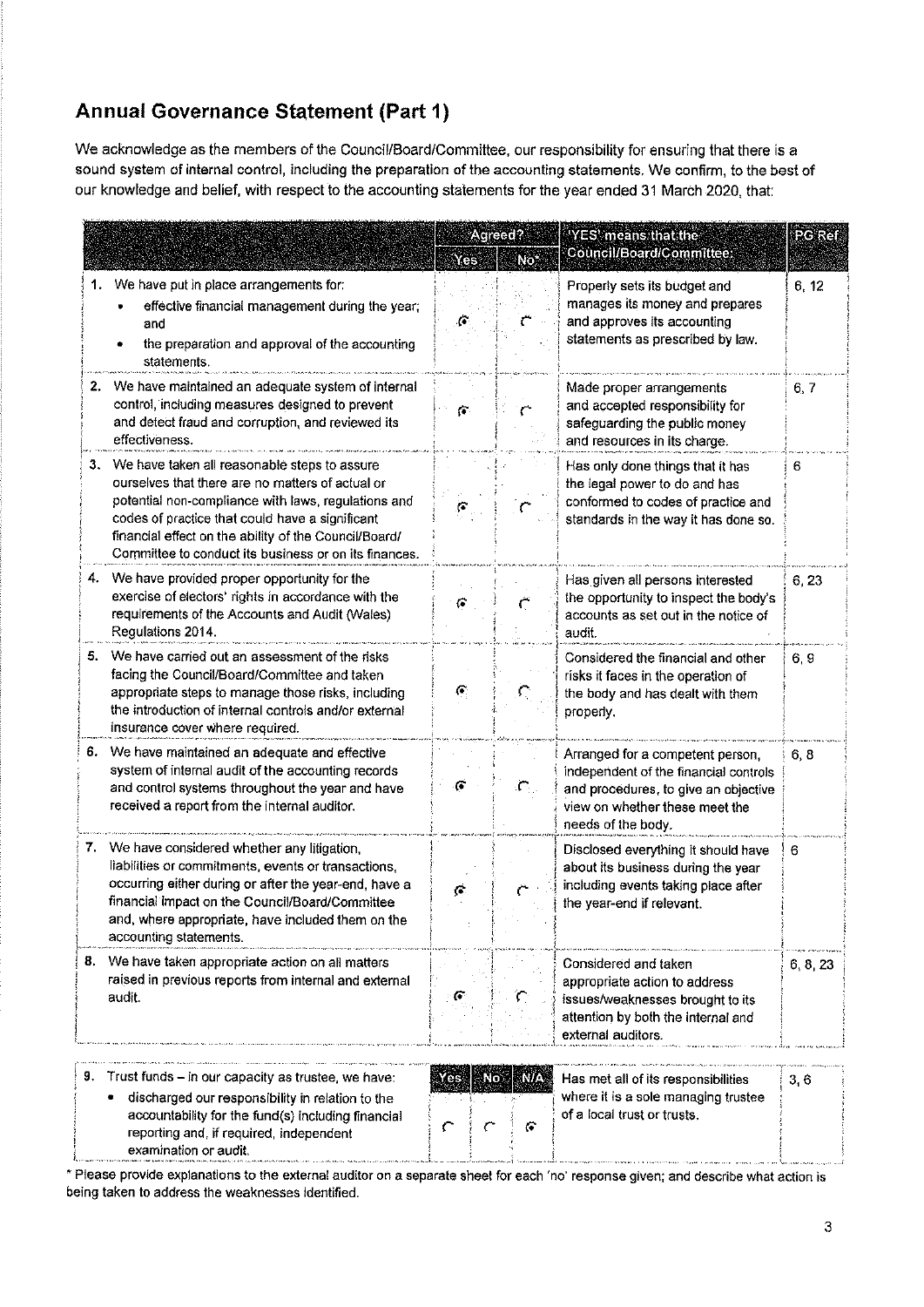## **Annual Governance Statement (Part 2)**

|  |                                                                                                                                                                                                                         |   |                     | Agreed? YES' means that the Council/Board/ Committee:                                                                                                                                                                                                                                       |
|--|-------------------------------------------------------------------------------------------------------------------------------------------------------------------------------------------------------------------------|---|---------------------|---------------------------------------------------------------------------------------------------------------------------------------------------------------------------------------------------------------------------------------------------------------------------------------------|
|  |                                                                                                                                                                                                                         |   | WEEK BIN FIKE BINTA |                                                                                                                                                                                                                                                                                             |
|  | 1. We have prepared and approved minutes for<br>all meetings held by the Council (including its<br>committees) that accurately record the<br>business transacted and the decisions made<br>by the Council or committee. | G |                     | Has kept and approved minutes in accordance with<br>Schedule 12, Paragraph 41 of the Local<br>Government Act 1972.                                                                                                                                                                          |
|  | 2. We have ensured that the Council's minutes<br>(including those of its committees) are<br>available for public inspection and have been<br>published electronically.                                                  | G |                     | Has made arrangements for the minutes to be<br>available for public inspection in accordance with<br>section 228 of the Local Government Act 1972 and<br>has published the minutes on its website in<br>accordance with section 55 of the Local<br>Government (Democracy) (Wales) Act 2013. |

\* Please delete as appropriate.

## **Council/Board/Committee approval and certification**

The Council/Board/Committee is responsible for the preparation of the accounting statements in accordance with the requirements of the Accounts and Audit (Wales) Regulations 2014 and for the preparation of the Annual Governance Statement.

| Certification by the RFO                                            | Approval by the Council/Board/Committee              |  |
|---------------------------------------------------------------------|------------------------------------------------------|--|
| certify that the accounting statements contained in this Annual     | confirm that these accounting statements and         |  |
| Return presents fairly the financial position of the Council/Board/ | Annual Governance Statement were approved by the     |  |
| Committee, and its income and expenditure, or properly presents     | Council/Board/Committee under minute reference:      |  |
| receipts and payments, as the case may be, for the year ended       | Minute ref: $8 < 20$                                 |  |
| 31 March 2020.                                                      | min                                                  |  |
| RFO signature:                                                      | Chair of meeting signature: $\sqrt{a}$ force hlaters |  |
| Name: Adrian Isaacs                                                 | : Name: Valerie Waters                               |  |
| $12 - 65 - 20$                                                      | $^{\circ}$ $\sim$ 5 $^{\circ}$ $\sim$ 20             |  |
| Date:                                                               | Date:                                                |  |

### Council/Board/Committee re-approval and re-certification (only required if the Annual Return has been amended at audit)

| Certification by the RFO                                                                                                                                                                                  | Approval by the Council/Board/Committee                                                                                                                      |
|-----------------------------------------------------------------------------------------------------------------------------------------------------------------------------------------------------------|--------------------------------------------------------------------------------------------------------------------------------------------------------------|
| certify that the accounting statements contained in this Annual<br>Return presents fairly the financial position of the Council/Board/<br>Committee, and its income and expenditure, or properly presents | <b>I</b> confirm that these accounting statements and<br>Annual Governance Statement were approved by the<br>Council/Board/Committee under minute reference: |
| receipts and payments, as the case may be, for the year ended<br>31 March 2020.                                                                                                                           | Minute ref:                                                                                                                                                  |
| <b>RFO</b> signature:                                                                                                                                                                                     | Chair of meeting signature:                                                                                                                                  |
| Name:                                                                                                                                                                                                     | Name:                                                                                                                                                        |
| Date:                                                                                                                                                                                                     | Dato:                                                                                                                                                        |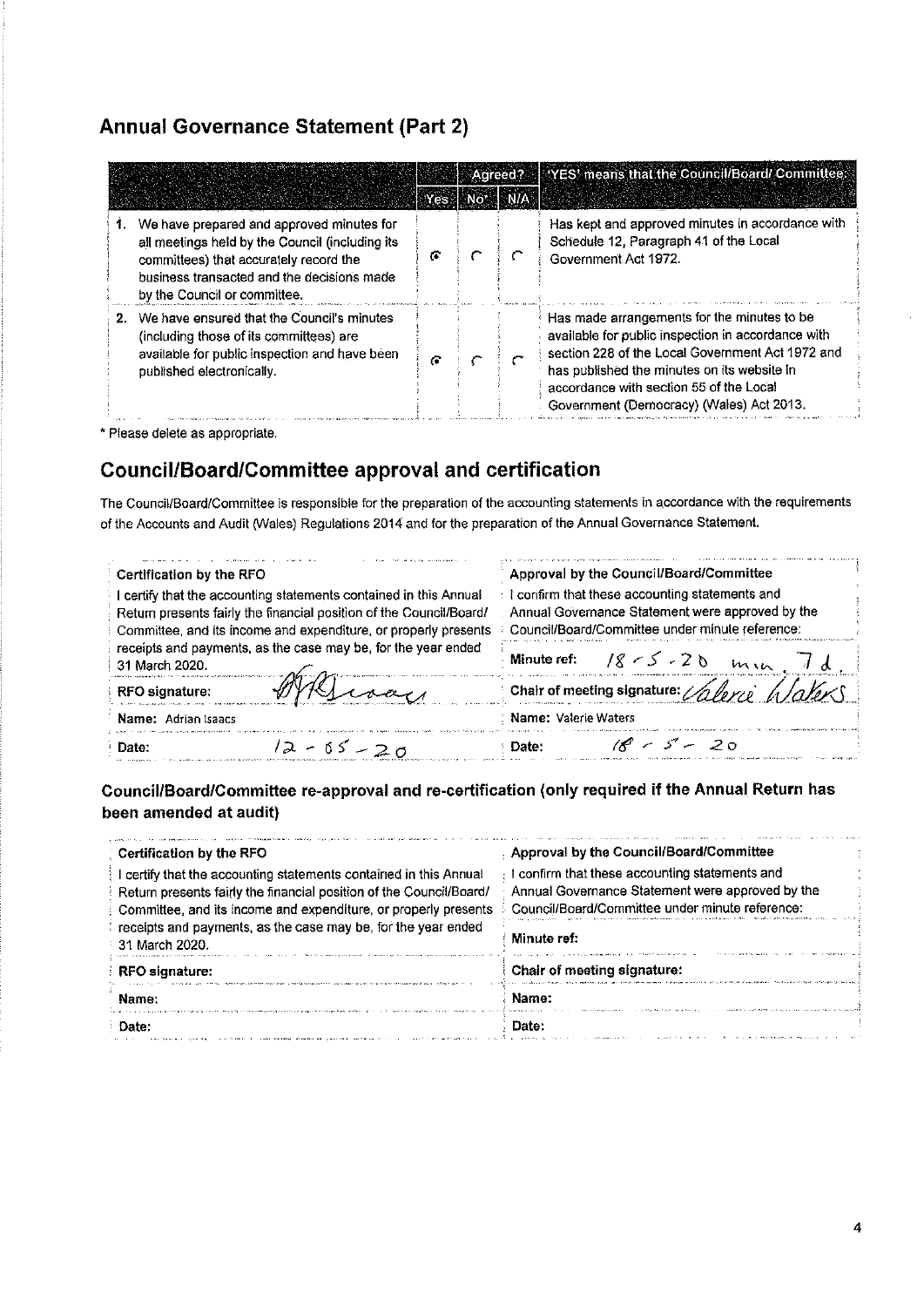## Auditor General for Wales' Audit Certificate and report

The external auditor conducts the audit on behalf of, and in accordance with, guidance issued by the Auditor General for Wales. On the basis of their review of the Annual Return and supporting information, they report whether any matters that come to their attention give cause for concern that relevant legislation and regulatory requirements have not been met.

We certify that we have completed the audit of the Annual Return for the year ended 31 March 2020 of:

| HENLLYS COMMUNITY COUNCIL |  |
|---------------------------|--|
|                           |  |

### **External auditor's report**

 $\sqrt{\phantom{a}}$ 

| [Except for the matters reported below]* On the basis of our review, in our opinion, the information contained in the Annual<br>Return is in accordance with proper practices and no matters have come to our attention giving cause for concern that relevant<br>legislation and regulatory requirements have not been met. |                       |
|------------------------------------------------------------------------------------------------------------------------------------------------------------------------------------------------------------------------------------------------------------------------------------------------------------------------------|-----------------------|
| The council have not published all the minutes of council meetings on its website.<br>There are some missing from the current and recent years.                                                                                                                                                                              | BETTY LIP Southampton |
| [[These matters along with]* Other matters not affecting our opinion which we draw to the attention of the body and our<br>recommendations for improvement are included in our report to the body dated                                                                                                                      |                       |

#### Other matters and recommendations

| On the basis of our review, we draw the body's attention to the following matters and recommendations which do not affect our<br>audit opinion but should be addressed by the body. |                                               |                     |  |  |  |  |  |  |
|-------------------------------------------------------------------------------------------------------------------------------------------------------------------------------------|-----------------------------------------------|---------------------|--|--|--|--|--|--|
| (Continue on a separate sheet if required.)                                                                                                                                         | Please see enclosed report                    | BDO LLP Soldhampton |  |  |  |  |  |  |
|                                                                                                                                                                                     |                                               |                     |  |  |  |  |  |  |
| External auditor's name:                                                                                                                                                            | <b>BDO</b> LLP Southampton<br>United Kiner'om |                     |  |  |  |  |  |  |
| External auditor's signature:                                                                                                                                                       |                                               | Date:<br> a (       |  |  |  |  |  |  |
| For and on behalf of the Auditor General for Wales                                                                                                                                  |                                               |                     |  |  |  |  |  |  |

\* Delete as appropriate.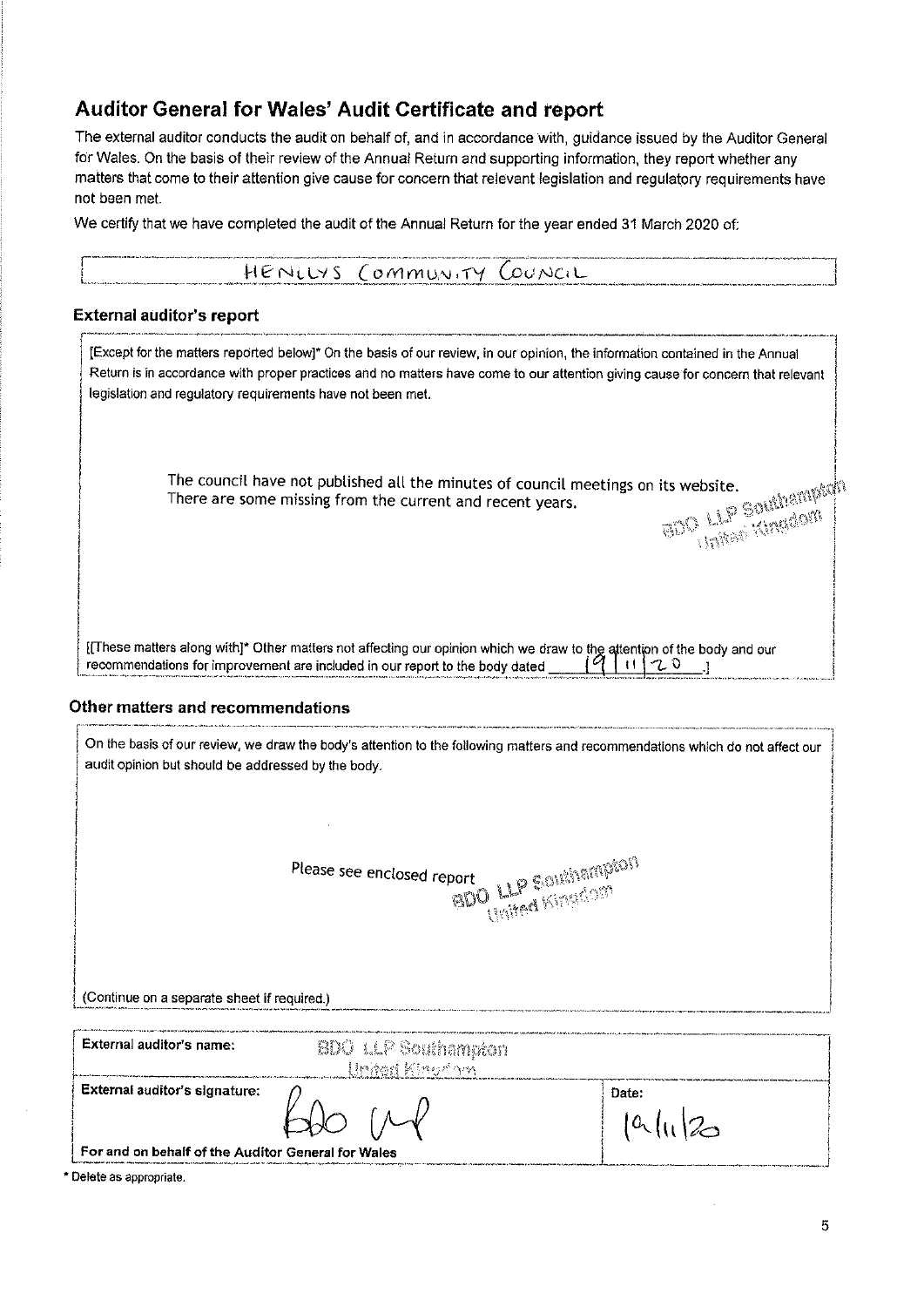# Annual internal audit report to:

| - PERSONAL COMPANY AND ANOTHER COMPANY OF THE CONTRACTORS OF THE CONTRACT OF THE CONTRACT OF CONTRASS OF THE CONTRACT OF THE CONTRACT OF THE CONTRACT OF THE CONTRACT OF THE CONTRACT OF THE CONTRACT OF THE CONTRACT OF THE C |  |
|--------------------------------------------------------------------------------------------------------------------------------------------------------------------------------------------------------------------------------|--|
|                                                                                                                                                                                                                                |  |
| <b>Name of body:</b> Henliys Community Council                                                                                                                                                                                 |  |
| S. Graphing and a scandal of a support of the above process of a special and and and and any arrangement and advancement in and any of the substitution in the memorial of the memorial of the memorial and any any any any an |  |

The Council/Board/Committee's internal audit, acting independently and on the basis of an assessment of risk, has included carrying out a selective assessment of compliance with relevant procedures and controls expected to be in operation during the financial year ending 31 March 2020.

The internal audit has been carried out in accordance with the Council/Board/Committee's needs and planned coverage. On the basis of the findings in the areas examined, the internal audit conclusions are summarised in this table. Set out below are the objectives of internal control and the internal audit conclusions on whether, in all significant respects, the following control objectives were being achieved throughout the financial year to a standard adequate to meet the needs of the Council/Board/Committee.

|                |                                                                                                                                                                                                        | Yes      | Not | Agreed?<br><b>N/A</b> | Not<br>covered** | Outline of work undertaken as part of<br>the internal audit (NB not required if<br>detailed internal audit report presented<br>to body) |
|----------------|--------------------------------------------------------------------------------------------------------------------------------------------------------------------------------------------------------|----------|-----|-----------------------|------------------|-----------------------------------------------------------------------------------------------------------------------------------------|
|                | 1. Appropriate books of account have<br>been properly kept throughout the<br>year.                                                                                                                     | G.       |     |                       | ٣                | Insert text                                                                                                                             |
|                | Financial regulations have been<br>met, payments were supported by<br>invoices, expenditure was approved<br>and VAT was appropriately<br>accounted for.                                                | $\sigma$ |     |                       | С                | insert text                                                                                                                             |
| 3 <sub>1</sub> | The body assessed the significant<br>risks to achieving its objectives<br>and reviewed the adequacy of<br>arrangements to manage these.                                                                | ۴        | ←   | ٣                     | ో                | Insert text                                                                                                                             |
|                | 4. The annual precept/levy/resource<br>demand requirement resulted from<br>an adequate budgetary process,<br>progress against the budget was<br>regularly monitored, and reserves<br>were appropriate. | G.       |     |                       | ٣                | Insert text                                                                                                                             |
| 5.             | Expected income was fully<br>received, based on correct prices,<br>properly recorded and promptly<br>banked, and VAT was appropriately<br>accounted for.                                               | G        |     |                       |                  | Insert text                                                                                                                             |
|                | 6. Petty cash payments were<br>properly supported by receipts,<br>expenditure was approved and<br>VAT appropriately accounted for.                                                                     | 令        |     |                       | r                | insert text                                                                                                                             |
| 7.             | Salaries to employees and<br>allowances to members were paid<br>in accordance with minuted<br>approvals, and PAYE and NI<br>requirements were properly applied.                                        | Ğ        |     |                       |                  | insert text                                                                                                                             |
|                | 8. Asset and investment registers<br>were complete, accurate,<br>and properly maintained.                                                                                                              | G        |     |                       |                  | Insert text                                                                                                                             |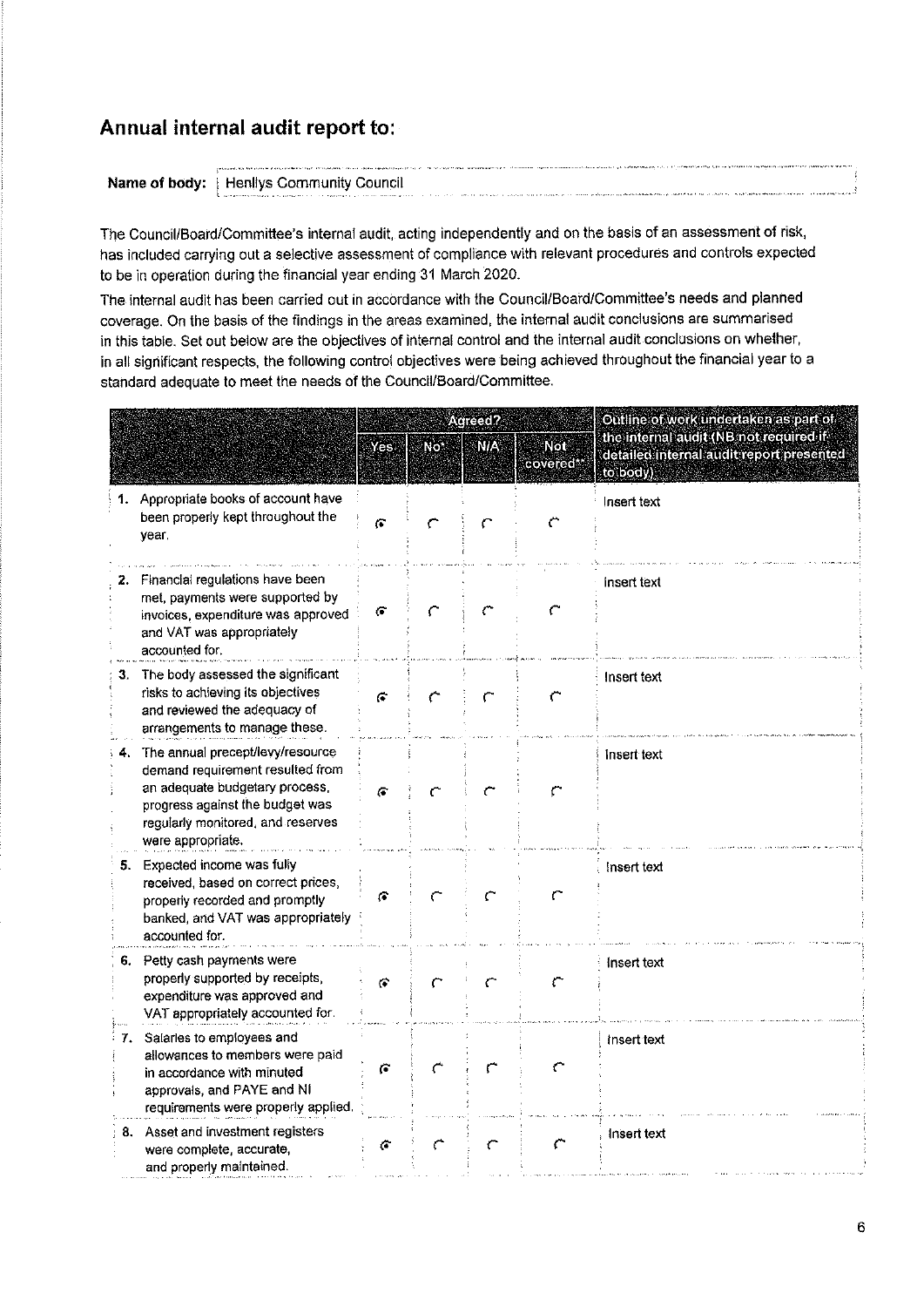|                                                                                                                                                                                                                                                                                                                                               |    | Agreed? |                         | Outline of work undertaken as part of                                                          |  |
|-----------------------------------------------------------------------------------------------------------------------------------------------------------------------------------------------------------------------------------------------------------------------------------------------------------------------------------------------|----|---------|-------------------------|------------------------------------------------------------------------------------------------|--|
|                                                                                                                                                                                                                                                                                                                                               |    | SNA     | <b>Not</b><br>covered." | the internal audit (NB not required if<br>detailed internal audit report presented<br>to body) |  |
| Periodic and year-end bank account<br>9.<br>reconciliations were properly carried<br>oút.                                                                                                                                                                                                                                                     | ়ে |         |                         | Insert text                                                                                    |  |
| 10. Accounting statements prepared<br>during the year were prepared<br>on the correct accounting basis<br>(receipts and payments/income<br>and expenditure), agreed with the<br>cashbook, were supported by an<br>adequate audit trail from underlying<br>records, and where appropriate,<br>debtors and creditors were properly<br>recorded. |    |         |                         | <b>Insert text</b>                                                                             |  |
| 11. Trust funds (including charitable<br>trusts). The Council/Board/<br>Committee has met its<br>responsibilities as a trustee.                                                                                                                                                                                                               |    | -6      |                         | Insert text                                                                                    |  |

For any risk areas identified by the Council/Board/Committee (list any other risk areas below or on separate sheets if needed) adequate controls existed

|                      | Agreed? |  |                                |  | Outline of work undertaken as part of                                                          |  |  |
|----------------------|---------|--|--------------------------------|--|------------------------------------------------------------------------------------------------|--|--|
|                      | Yes No  |  | <b>NIA</b><br>- Not<br>covered |  | the internal audit (NB not required if<br>detailed internal audit report presented<br>to body) |  |  |
| 12. Insert risk area |         |  |                                |  | Insert text                                                                                    |  |  |
| 13. Insert risk area |         |  |                                |  | etamenta tenganyakan tumutu yang ka<br>Insert text                                             |  |  |
| 14. Insert risk area |         |  |                                |  | Insert text                                                                                    |  |  |

\* If the response is 'no', please state the implications and action being taken to address any weakness in control identified (add separate sheets if needed).

\*\* If the response is 'not covered', please state when the most recent internal audit work was done in this area and when it is next planned, or if coverage is not required, internal audit must explain why not.

[My detailed findings and recommendations which I draw to the attention of the Council/Board/Committee are included in my detailed report to the Council/Board/Committee dated  $\sqrt{S - 0.5 - 2.0}$ . The lete if no report prepa

#### Internal audit confirmation

I/we confirm that as the Council's internal auditor, I/we have not been involved in a management or administrative role within the body (including preparation of the accounts) or as a member of the body during the financial years 2018-19 and 2019-20. I also confirm that there are no conflicts of interest surrounding my appointment.

|                                                                                                                                                                                                                                                                                                                                                                                                                              | Mame of person who carried out the internal audit: Dennis W. Henson<br>Ун обеспечественность в обучается продаже, было было было созданно состоянием на продажение на политику было было |  |  |  |  |  |  |  |
|------------------------------------------------------------------------------------------------------------------------------------------------------------------------------------------------------------------------------------------------------------------------------------------------------------------------------------------------------------------------------------------------------------------------------|------------------------------------------------------------------------------------------------------------------------------------------------------------------------------------------|--|--|--|--|--|--|--|
| tert the metallitude of the second way. He was a complete before any considered to a control of the second control of the second control of the second control of the second control of the second control of the second contr<br>Signature of person who carried out the internal audit:<br>$4.50 -$<br>والرادا المواد والرابي والمراوي المساولين كالمستوين والمستوقف والمتناقص فأنست والمتحافظ كالمتحافظ كالمتحافظ والمتحا |                                                                                                                                                                                          |  |  |  |  |  |  |  |
|                                                                                                                                                                                                                                                                                                                                                                                                                              | May 2020<br>Date:                                                                                                                                                                        |  |  |  |  |  |  |  |
|                                                                                                                                                                                                                                                                                                                                                                                                                              |                                                                                                                                                                                          |  |  |  |  |  |  |  |